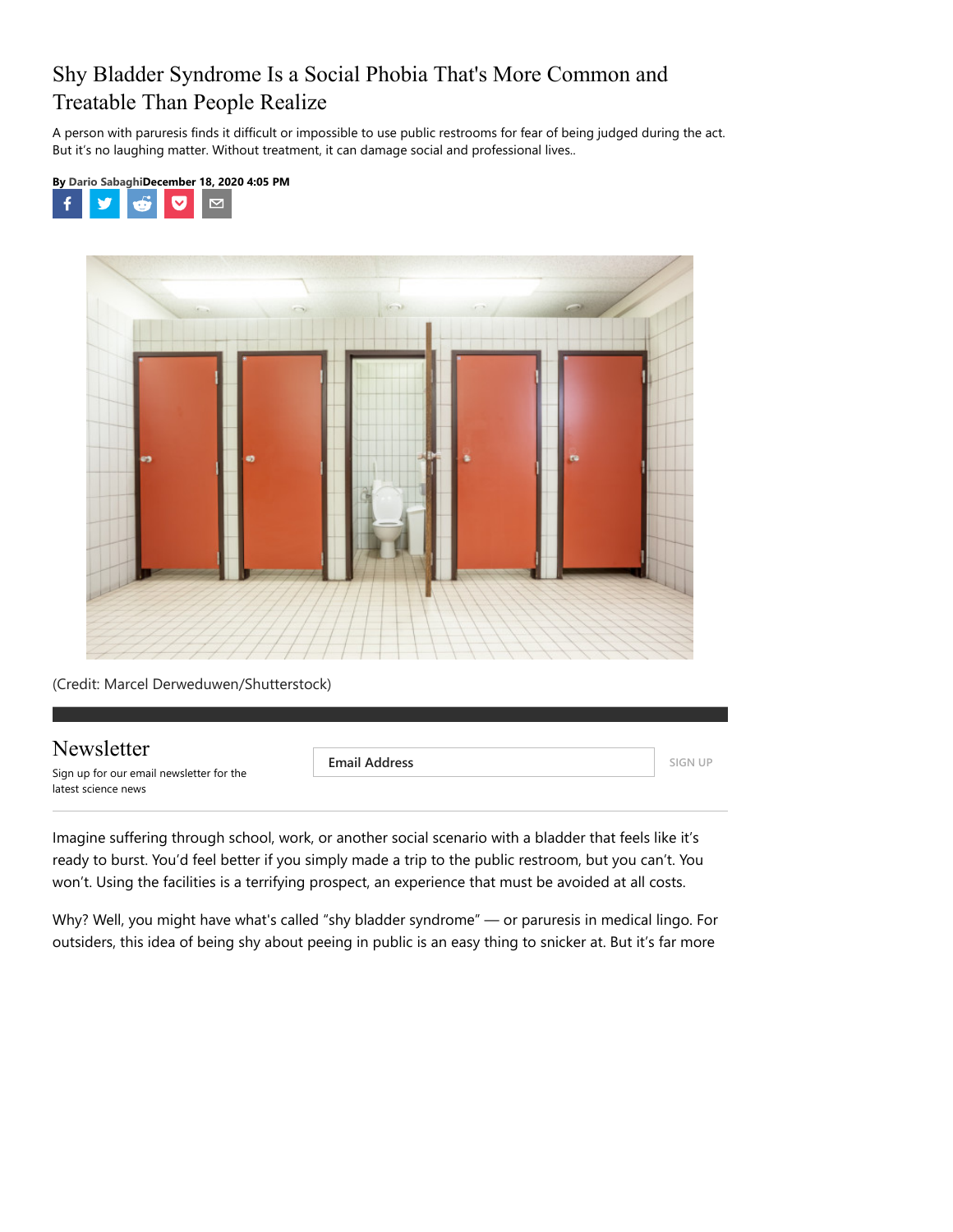[debilitating and common than many people realize. It's thought to be](https://www.betterhealth.vic.gov.au/health/conditionsandtreatments/shy-bladder-syndrome#:~:text=About%20paruresis,-A%20person%20with&text=Paruresis%20is%20believed%20to%20be%20a%20common%20type%20of%20social,often%20first%20experienced%20at%20school.) **the second most common form of social anxiety disorder** behind the fear of public speaking. But rather than worrying about saying something embarrassing, someone with paruresis is afraid of being negatively judged during a very human — albeit private — act.

According to the **[International Paruresis Association](https://paruresis.org/)** (IPA), an estimated 21 million Americans suffer from this condition. Paruresis affects both men and women, but it is generally more evident among men due to the absence of personal space and physical privacy in their restrooms. The inability to urinate despite having a fervent need to do so affects people mostly in public situations, although some people aren't able to urinate even at home because they may feel scrutinized by someone nearby.

## Bashful Bladders

Researchers say that the causes of paruresis are complex. "An individual with paruresis may have experienced traumatic or stressful events in public restrooms during childhood or adolescence, such as being bullied. After this traumatic experience, the individual may become stressed and nervous about using public restrooms which leads to further anxiety and difficulties surrounding urination," says Kenley Kuoch, who researches bladder and bowel-related anxiety conditions at Swinburne University of Technology in Melbourne, Australia.

When you need to urinate, your brain signals the urethral sphincters to relax. At the same time, it alerts the muscular bladder wall to tighten, which helps push urine out of the bladder and pass through the urethra. But people with paruresis report a locking-up or freezing sensation of their bladder, potentially associated with tightening of the urinary sphincter. In the backdrop of this happening, the stress response kicks in. "Individuals with paruresis may also experience physical, anxiety-related symptoms such as increased heart rate and blood pressure, sweating, nausea, dizziness, blushing, trembling and muscle tension when in anxiety-provoking situations," Kuoch says.

Over time, the anxiety, embarrassment, guilt and helplessness someone experiences as a result can eat away at their self-esteem. "Most people suffering from paruresis think they are judged as [other people] pay attention to them in the public restrooms, which is just completely not true," says Tim Pyle, executive director of the IPA.

## Drug Testing With Pauresis

Depending on the severity of the condition, paruresis can limit someone's quality of life. Previous research has found that sufferers commonly avoid consuming liquids, traveling, sports events, parties and dating. Pyle says that people with a severe form of the condition may miss job opportunities if they are unable to take pre-employment urinary drug tests.